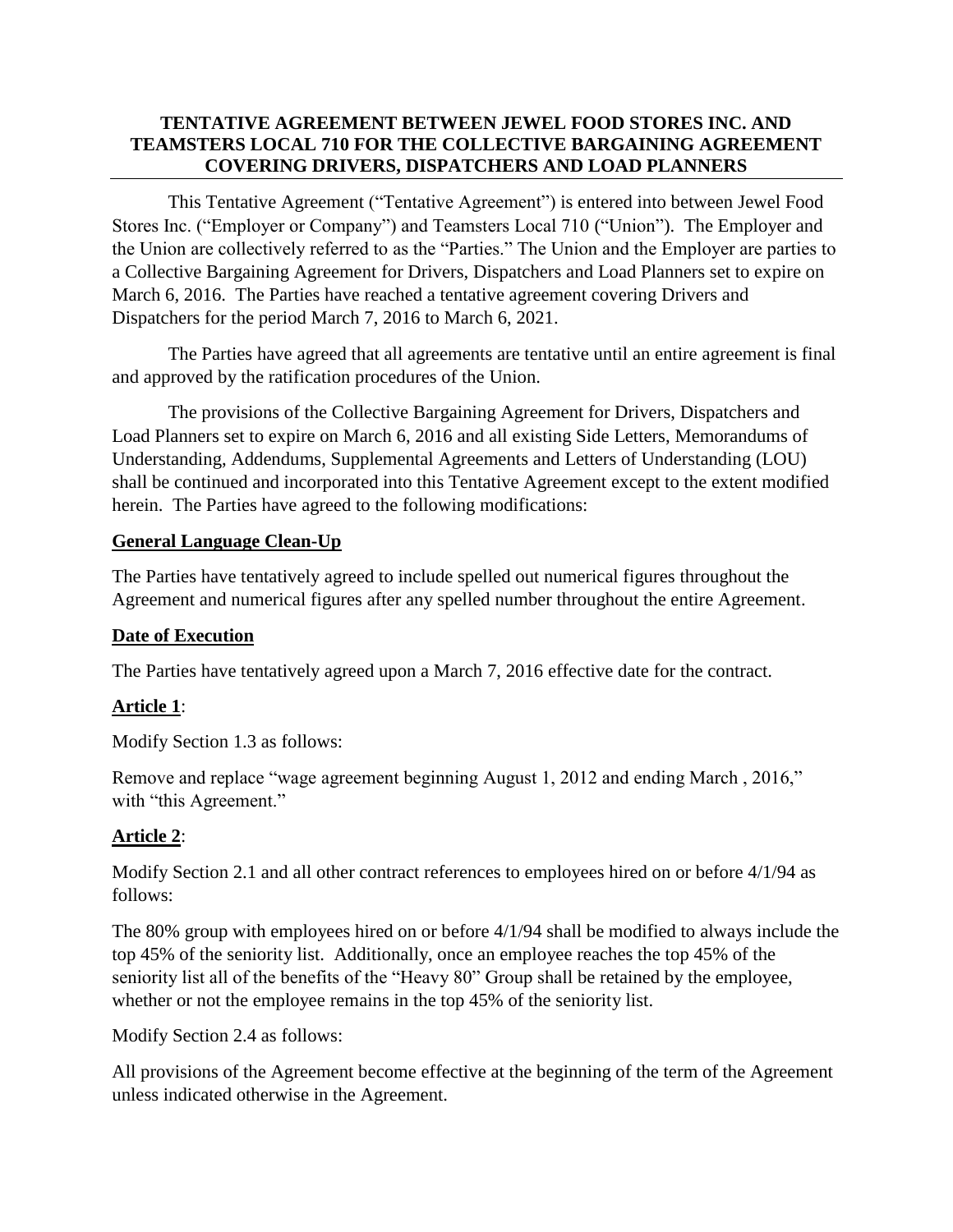## **Article 3**:

Modify Section 3.4 as follows:

Remove any and all references to "STIPEND" within this section. Remove the last sentence which reads, "Local 710 shall reimburse the Employer annually for the Employer's actual cost for all expense incurred in administering the weekly payroll deduction plan for STIPEND."

## **Article 4:**

Modify Section 4.1(a) as follows:

Add the following language, "The scheduling of employees for four (4), ten (10) hour days is strictly voluntary by seniority."

Modify Section 4.4(b) as follows:

"Any Employee whose shifts starts on or after 12:00 p.m. (noon) and prior to 6:00 a.m. shall be paid an additional twenty-five cents per hour (\$0.25/hr) for all hours worked on such shift"

Modify Section 4.11 as follows:

"Daily Rest: the employer will provide each driver the amount of hours of rest between shift assignments as required by the Department of Transportation rules, however, a driver who has not had the required amount of rest as defined by DOT rules, from the time he or she actually ceases working (punched out) may refuse additional assignments until the expiration of the required amount of rest pursuant to DOT rules. If a driver refuses an assignment prior to the expiration of the required amount of rest as required by D.O.T. rules, no casual driver will be assigned to the assignment refused, but a junior regular driver may be assigned the refused run with a bypass obligation. Notwithstanding the above language on Daily Rest, the employer may call to notify a driver of a schedule start time prior to the expiration of the rest period and there shall be no holding of work."

## **Article 6:**

Clarify Section 6.1 and remove any conflicting language as follows:

The legally observed day of a Holiday means the Federal Holiday. Remove any reference throughout the Agreement pertaining to a Holiday falling on a Saturday.

Modify Section 6.3 as follows:

Remove the reference to "as of March 31, 1982" from the section.

Modify Section 6.4 as follows:

Remove the reference to, "Employees hired on or after May 22, 1988," and replace with "20% Employees shall earn personal days…"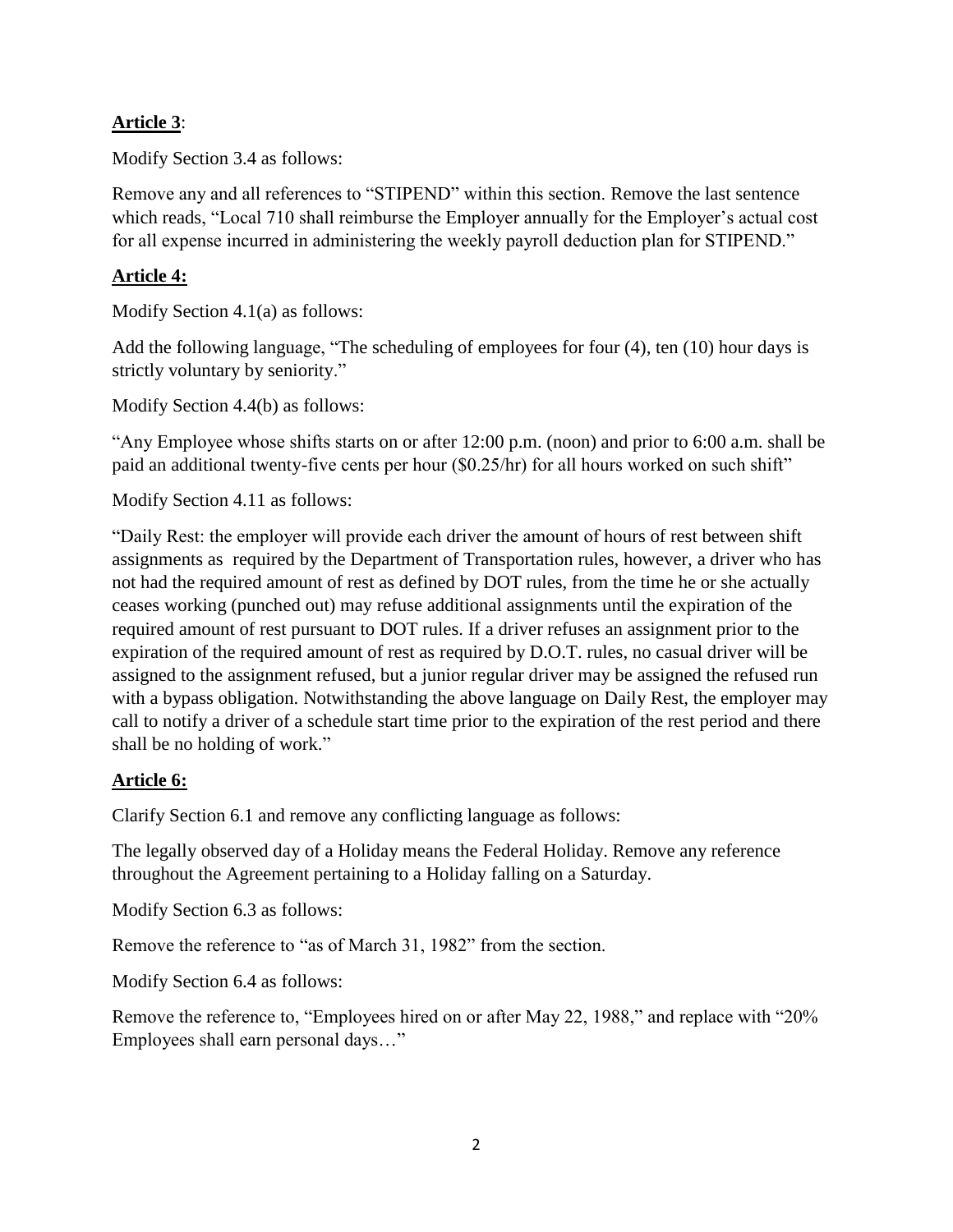# **Article 7:**

Modify Section 7.3(5) as follows:

"All vacations shall be for calendar weeks, namely Monday through Sunday. Vacations of two (2) weeks or more may be split, but not into any period of less than one (1) week, except as provided in the following paragraph. Employees with three (3) or more weeks of vacation in a year may elect to take two (2) weeks vacation on an individual day basis…"

Modify Section 7.3(8) as follows:

"… Any employee who is laid off quits or is discharged and who has put in his qualifying 1,400 hours worked or paid for since his last anniversary date shall..."

# **Article 9:**

Modify Article 9.1(a)(2) as follows

Delete "As may be required by PPACA" and "if allowed PPACA"

Modify Article 9 as follows:

The Employer agrees to freeze employee contributions to the Health and Welfare Plan at the current rates for employees; the Employer agrees that employees covered under this agreement shall have most favored nations regarding employee contribution rates and are guaranteed to have the lowest employee contributions of any union group in Jewel-Osco. Should any unionized group of Jewel-Osco employees pay lower employee contributions for a particular plan of benefits, then the contributory obligations of the member of this bargaining unit, participating in that plan shall be reduced to the lower levels. Members of the bargaining unit shall be offered the same plans at the same benefit levels (with the exception of the Local 881 PPO Plan) as all other Jewel-Osco employees. The Union shall have the right to review Employer records of other unions' contribution rates to ensure compliance with this Article. The Employer agrees to sponsor an annual health fair for members of the bargaining unit, the purpose of which shall include explaining the criteria for and assisting members to meet requirements for Healthy Pursuits.

The following Health and Welfare rates shall apply for HRA Plan for the duration of the Agreement:

| <b>HEALTHY PURSUITS</b>                   |                      |  |  |
|-------------------------------------------|----------------------|--|--|
| <b>Weekly Employee Contribution Rates</b> |                      |  |  |
| Normal Health Plan                        | 3/7/2016 to 3/6/2021 |  |  |
| <b>Single Coverage</b>                    | \$17.50              |  |  |
| Dual Coverage                             | \$30.00              |  |  |
| <b>Family Coverage</b>                    | \$42.50              |  |  |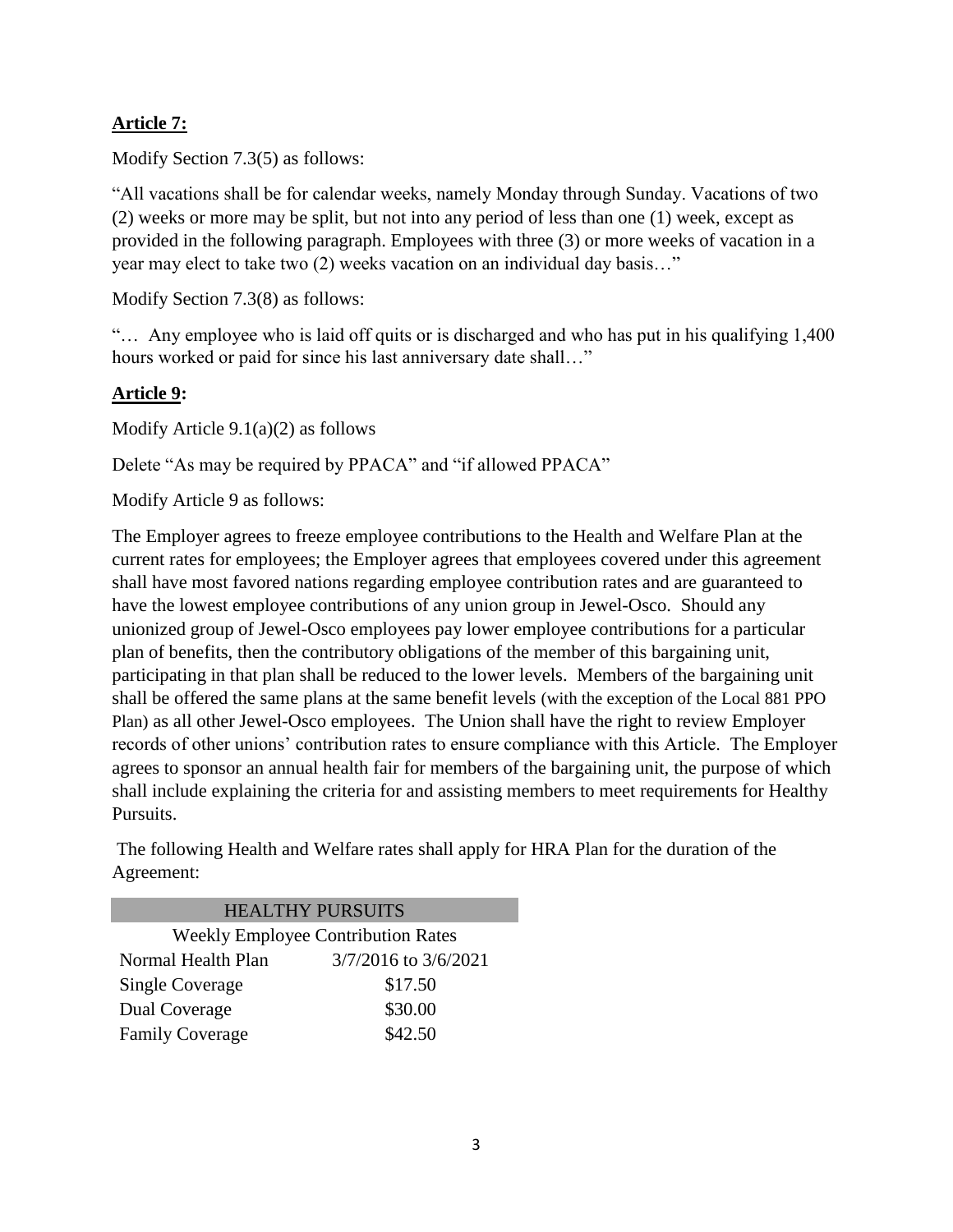#### NON HEALTHY PURSUITS

| <b>Weekly Employee Contribution Rates</b> |                      |  |
|-------------------------------------------|----------------------|--|
| Normal Health Plan                        | 3/7/2016 to 3/6/2021 |  |
| <b>Single Coverage</b>                    | \$31.93              |  |
| Dual Coverage                             | \$58.86              |  |
| <b>Family Coverage</b>                    | \$71.36              |  |

| Dental Plan 3/7/2016 to 3/6/2021 |        |
|----------------------------------|--------|
| <b>Single Coverage</b>           | \$1.50 |
| Dual Coverage                    | \$3.00 |
| <b>Family Coverage</b>           | \$4.50 |

| Vision Plan 3/7/2016 to 3/6/2021 |        |
|----------------------------------|--------|
| <b>Single Coverage</b>           | \$0.30 |
| Dual Coverage                    | \$0.60 |
| <b>Family Coverage</b>           | \$0.90 |

### **Article 10:**

Modify and replace Article 10 as follows:

For the duration of this agreement, except as modified below, the Employer agrees to provide and administer its normal retirement program subject to the terms and conditions stated therein as the same may be amended from time to time for each regular full-time employee in the collective bargaining unit.

Effective March 7, 2016 and continuing until March 5, 2021 the following provisions shall apply to all employees:

(1) The Employer shall match fifty percent (50%) of all employee contributions to each employee's 401(k) account up to 7% of the employee's yearly earnings. The Employer shall deposit the match once per year.

(2) Effective September 6, 2018, the Employer shall contribute \$0.50 per hour worked up to forty (40) hours per week to each employee's 401(k) account. The Employer shall deposit such contributions on a monthly basis

### **Article 11:**

Modify and replace Article 11 as follows:

Section 11.1 No Strikes; No Lockouts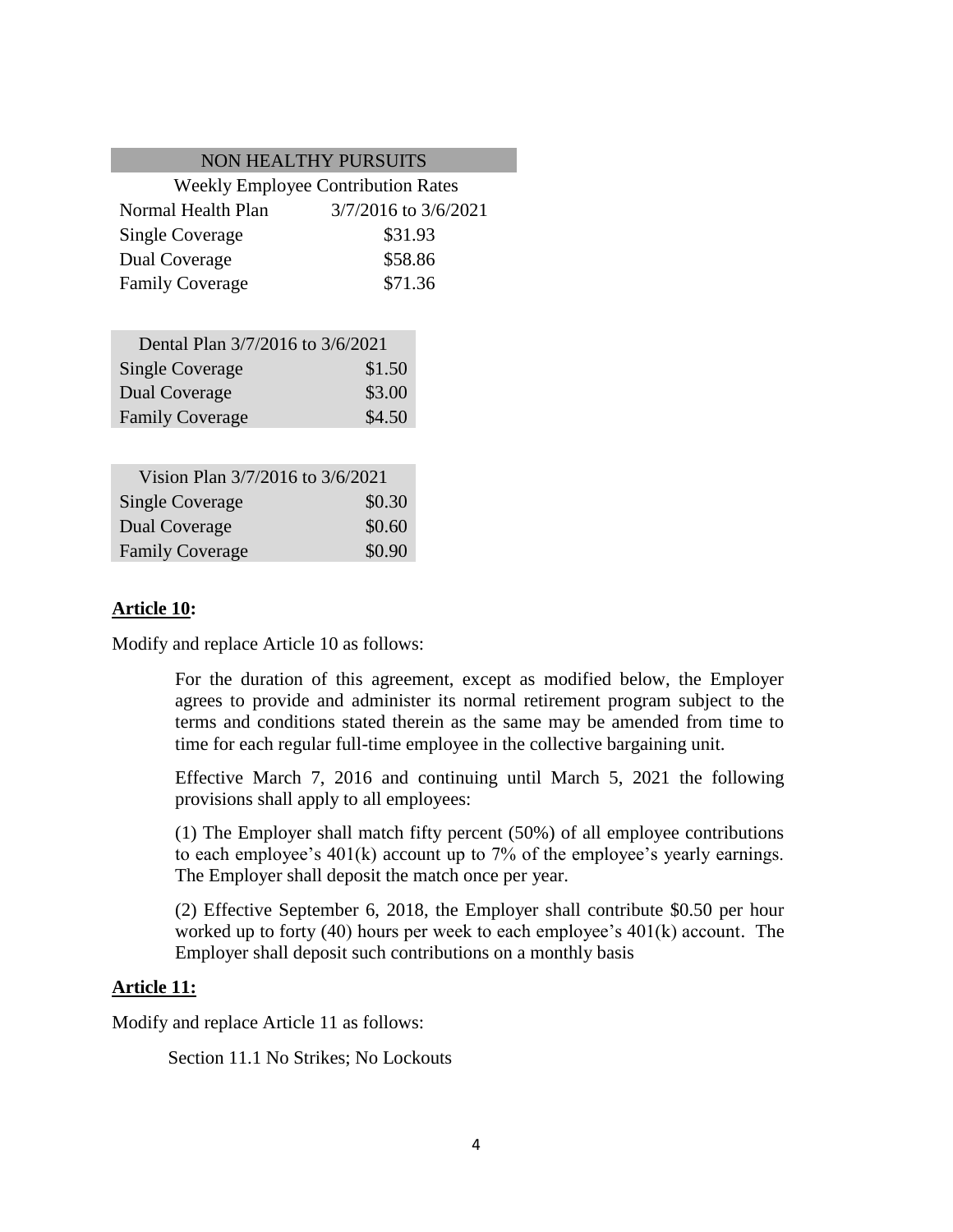The Union and the Employer agree on the need for the continuance of their service to the public without interruption. Both recognize this objective as necessary to the security of the Employer and its people and specifically pledge themselves to help assure that security by using the procedures agreed upon between them for the adjustment of disputes and grievances in all cases where there is any difference of opinion concerning the rights of either under this contract or the interpretation or application of any provision of it. Therefore, during the term of this Agreement there shall be no strikes, stoppage, no sympathy strike, diminution or suspension of work, except as described in Section 11.2, on the part of the Union or its membership; nor shall there be any lockout on the part of the Employer.

### Section 11.2 Picket Lines

No employee covered by this Agreement shall be required to go through a Teamster picket line involving Jewel-OSCO employees, when the picket line is approved by Teamsters Joint Council No. 25.

# **Article 13**:

Add New Section 13.5:

"In the event an Employee shall suffer a suspension or revocation of his right to drive the Employer's equipment and the Employee has notified the Employer of the suspension or revocation immediately upon knowledge of the violation, the Employer shall grant a leave of absence for a period of up to thirteen (13) months."

## **Article 14**

Modify Section 14.1 as follows:

The Parties agreed to a term of March 7, 2016 to March 6, 2021.

## **Appendix A:**

Modify Appendix A as follows:

Contract Ratification Bonus: delete paragraph

Lump Sum Wage Adjustment: delete the lump sum payment

Cost of Living Lump Sum: Delete the cost of living lump sum wage adjustment section .

The Parties agreed to the following wages:

The following Wage increases shall be effective on the date indicated for employees at top of scale as noted herein:

Top of Scale Wage Increases 3/7/2016 \$0.75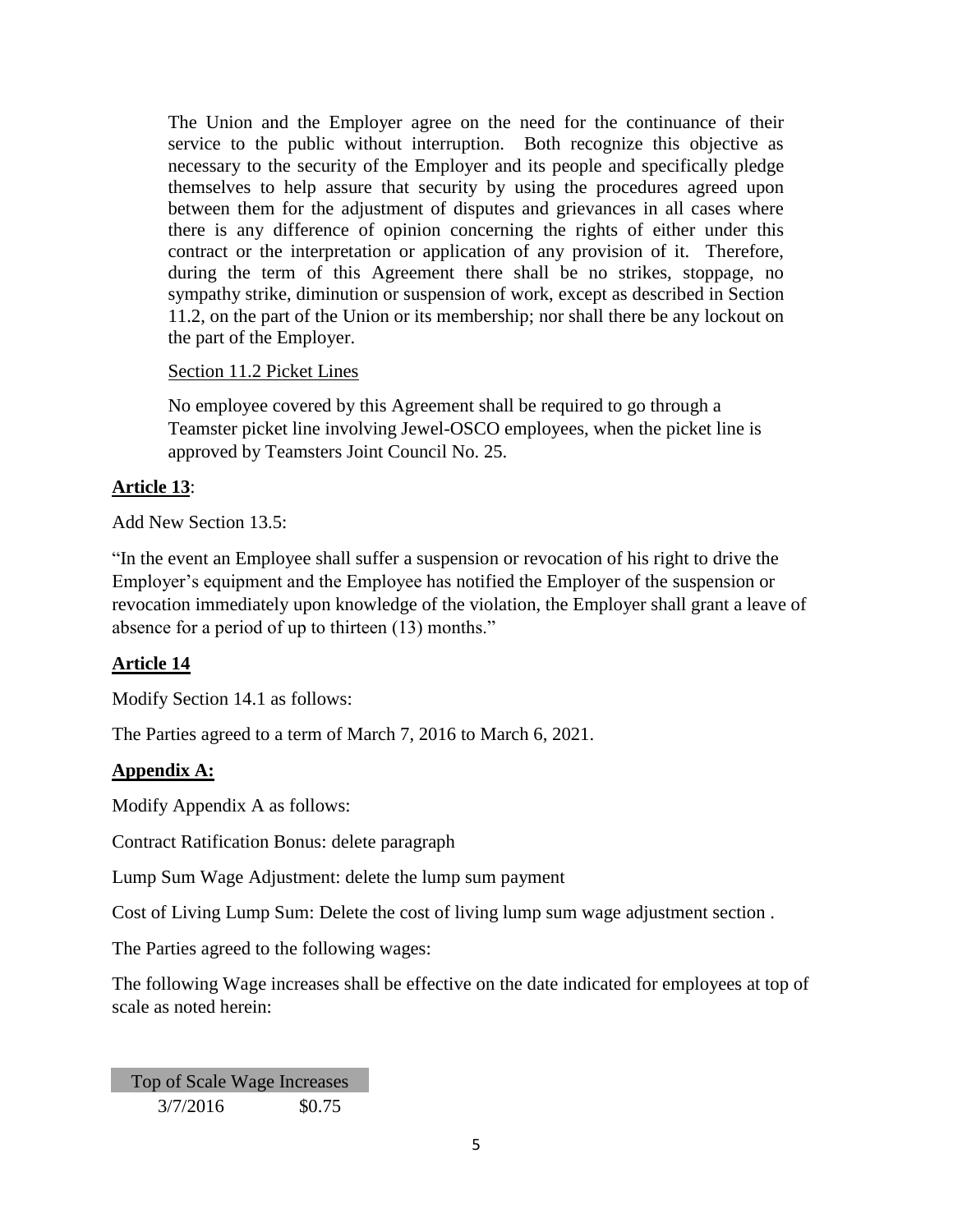| 3/7/2017 | \$0.75 |
|----------|--------|
| 3/7/2018 | \$0.75 |
| 3/7/2019 | \$0.75 |
| 3/7/2020 | \$0.75 |

Not less than the following straight time hourly wage shall be paid during the term of this Agreement:

| Drivers/Spotters Wage<br><b>Schedule Progression</b> |               |  |  |
|------------------------------------------------------|---------------|--|--|
|                                                      | Eff. 3/7/2016 |  |  |
| 0-6 months                                           | \$20.32       |  |  |
| 7-12 months                                          | \$20.86       |  |  |
| $13-18$ months                                       | \$21.40       |  |  |
| 19-24 months                                         | \$21.94       |  |  |
| $25-30$ months                                       | \$22.48       |  |  |
| 31-36 months                                         | \$23.02       |  |  |
| Over 36 Months                                       | \$25.75       |  |  |

Drivers/Spotters who have progressed through the 36 month progression or who are an 80% employee:

| Drivers/Spotters |          |          |          |          |
|------------------|----------|----------|----------|----------|
| 3/7/2016         | 3/7/2017 | 3/7/2018 | 3/7/2019 | 3/7/2020 |
| \$27.10          | \$27.85  | \$28.60  | \$29.35  | \$30.10  |

Casual Driver: Casuals shall be hired at \$20.32 and shall be frozen at that rate until they become 20% employees, at which point they will begin 20% progression.

Mileage Rates: Modify to read as follows:

"Jewel Drivers may select available mileage runs. If pay for…"

"…The mileage rate will be the current top scale rate divided by 45.5 mph (rates listed below for each year of the contract) for delivery to those stores identified as Outer Zone provided the majority of the pallets are classified as such. In instances where the majority of the pallets are identified as City, the driver's respective hourly pay rate will apply…"

| <b>Mileage Rates</b> |                      |  |  |
|----------------------|----------------------|--|--|
| <b>Effective</b>     | <b>Rate Per Mile</b> |  |  |
| 3/7/2016             | \$0.60               |  |  |
| 3/7/2017             | \$0.61               |  |  |
| 3/7/2018             | \$0.63               |  |  |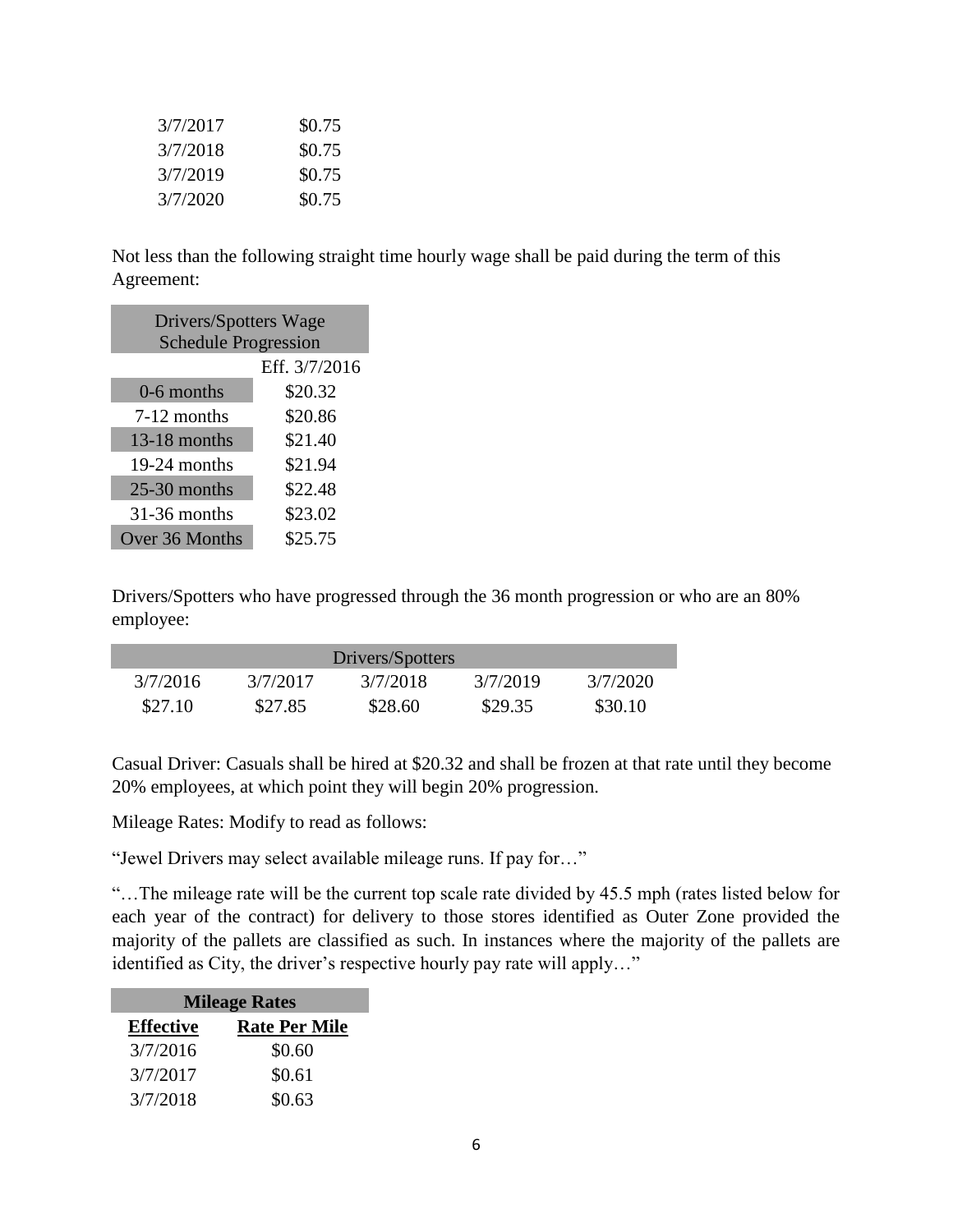| 3/7/2019 | \$0.65 |
|----------|--------|
| 3/7/2020 | \$0.66 |

Not less than the following straight time hourly wage shall be paid during the term of this Agreement:

| Dispatchers/Load Planners<br><b>Wage Schedule Progression</b> |          |  |  |
|---------------------------------------------------------------|----------|--|--|
|                                                               | 3/7/2016 |  |  |
| 0-6 months                                                    | \$20.32  |  |  |
| 7-12 months                                                   | \$20.86  |  |  |
| $13-18$ months                                                | \$21.40  |  |  |
| 19-24 months                                                  | \$21.94  |  |  |
| $25-30$ months                                                | \$22.48  |  |  |
| $31-36$ months                                                | \$23.02  |  |  |
| Over 36 Months                                                | \$25.75  |  |  |

Dispatchers/Load Planners who have progressed through the 36 month progression or who are an 80% employee:

| Dispatchers/Load Planners |          |          |          |          |
|---------------------------|----------|----------|----------|----------|
| 3/7/2016                  | 3/7/2017 | 3/7/2018 | 3/7/2019 | 3/7/2020 |
| \$27.10                   | \$27.85  | \$28.60  | \$29.35  | \$30.10  |

20% Dispatcher and/or Load Planners: \$14.50

### **Right of First Refusal LOU**

Modify the Right of First Refusal LOU as follows:

"Employees with right of refusal who have signed up for Saturday or Sunday work will be allowed on five (5) separate occasions in a rolling 12 month period to withdraw their name after the schedule has been posted…"

## **LOU Casuals**

Modify Causals LOU as follows:

"The attendance point program shall not apply to casual drivers. A casual driver may be discharged for repeated attendance issues by the Employer. All discipline shall be reviewable as provided by Section 2.1(E) of the Master Agreement."

## **Addendum Dispatchers and Load Planners**

Modify Article 2 as follows: